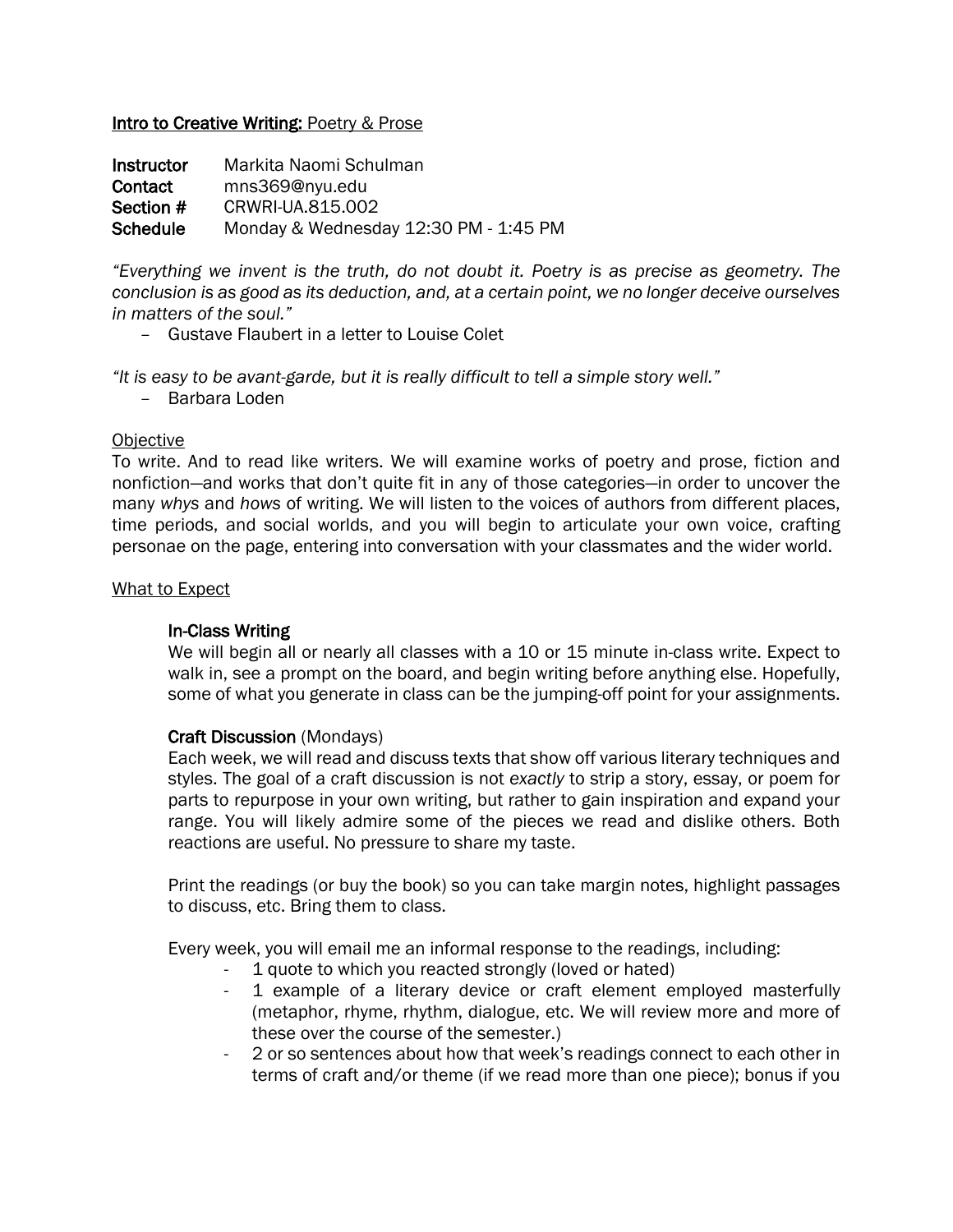also see a connection to a previous week's reading. If we only read one piece that week, tell me about its structure, style, and salient themes.

1 question for discussion

Print your email and bring it to class for reference.

At some point during the semester, you will choose one reading to respond to more formally (*instead of* that week's usual informal response). Write 1-2 pages (doublespaced, 12 pt. font) about the literary devices employed in the piece, themes that emerge, and what you have gleaned from the piece that you can apply to your own writing.

#### Writing Workshop (Wednesdays)

Each week, three students will submit their work. The writers will receive feedback from me and the class, in writing and in an in-class workshop. At the beginning of the semester, we will establish group expectations for a constructive and comfortably uncomfortable (that is, productive) workshop environment.

#### *Writers:*

You will submit a piece of original writing, 5-15 pages in length (double-spaced, 12 pt. font), one week prior to your scheduled workshop, by emailing both a Word document and a PDF to me and the class.

5-15 pages is a big range, I know. Be reasonable. A poem with lots of line breaks, an essay that includes images or block quotes, a super-dense interior monologue, and a dialogue-heavy short story will all demand a different amount of space on the page. We can discuss expectations and exceptions in class and one-on-one, as needed.

As we will discuss in class, truth and genre can be elusive concepts. All I ask is that at least one of your submissions be "true" and at least one of them be "fiction," however you define those terms. At least one of them should experiment with and embrace poetic form and at least one of them should submit to the formal conventions of what we call "prose."

You will have the opportunity to ask questions of your classmates at the end of workshop. Come prepared to do so.

#### *Readers:*

Print a copy of the pieces being workshopped. Read the pieces ahead of time *twice.* On the first read, let the writing wash over you; read as a *reader.* On the second read, have a pen or pencil in hand and write impressions/suggestions/craft-oriented edits in the margins; read as a *writer.* You will give your marked-up copy of each piece to its author.

You will also write a 2-3 paragraph critique for each submission, which you will email as a Word document or PDF to the author, CC-ing me. We will discuss best practices for these critiques in class.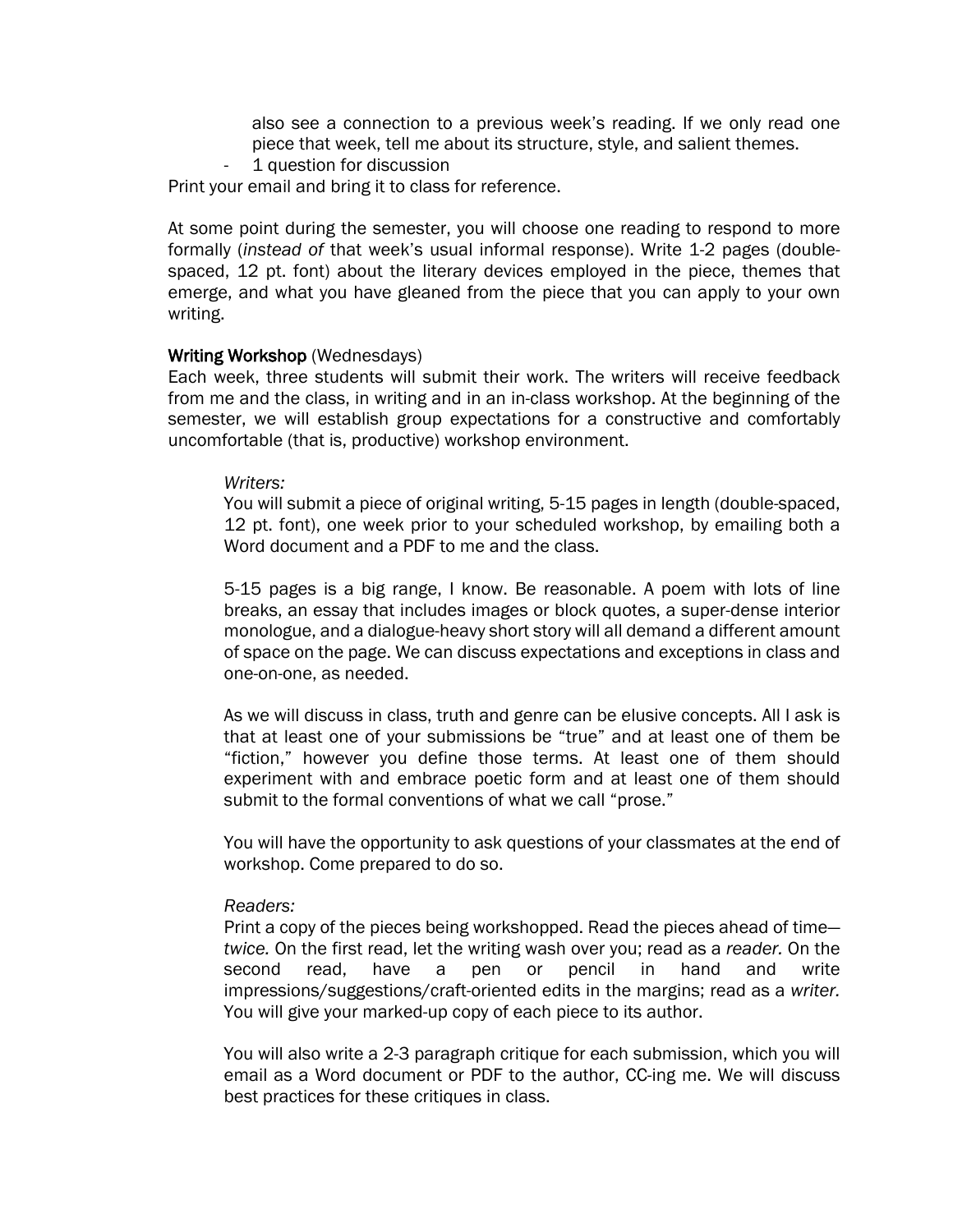### Special Assignments

In addition to your three workshop pieces, you will have three special writing assignments:

#### *Field Notes:*

We will read several examples of evocative place writing and then take an inclass "fieldtrip" to Washington Square Park or Astor Place, where you will take notes on what you observe. You will then turn your "field notes" into a study of place. Your piece may be poetry, prose, or a combination of both. It should be 2-3 pages long (double-spaced, 12 pt. font).

#### *Art Writing:*

After reading and discussing several examples of art writing (criticism, essay, woven memoir), you will write your own response to a piece or pieces of art of your choice. I will provide you with a list of current museum and gallery shows. This is a chance to take advantage of New York City! You may be as creative or experimental as you like with regards to the form, style, and genre of your response. The response should be 2-3 pages long (double-spaced, 12 pt. font); please also attach a picture of the art to which you've chosen to respond.

### *Reading Write-Up:*

New York City hosts many writers and writerly events. You should attend at least one reading during the semester and write a short response (1 page, doublespaced, 12 pt. font) about your experience. I will let you know about upcoming events hosted by NYU and other venues around the City.

### Final Portfolio

At the end of the semester, you will submit a writer's portfolio that celebrates the work you have completed. Unlike other assignments, you will submit your portfolio as a PDF *and* hard copy. (You can staple it; you can stick it in an envelope; you can get fancy and bind it like a chapbook; you can get scrappy and make a zine.) Your portfolio will include:

### *Title*

Come up with a title that captures the ~vibe~ of your work or your on-the-page persona—not just "So-and-so's Portfolio."

#### *Artist's Note:*

Write a 1-2 page (double-spaced, 12 pt. font) artist's note of intent and reflection. What does it mean to you to *be* a writer? How would you describe your literary aesthetic? What should readers know before they read your work and what do you hope they will take away from it? How did you grow as a writer and reader this semester? What text or texts most informed your writing? How do you feel looking back at all that you created this semester? What future goals do you have as a writer, reader, student, person? (Even if you are not a Creative Writing major, these questions apply to you.)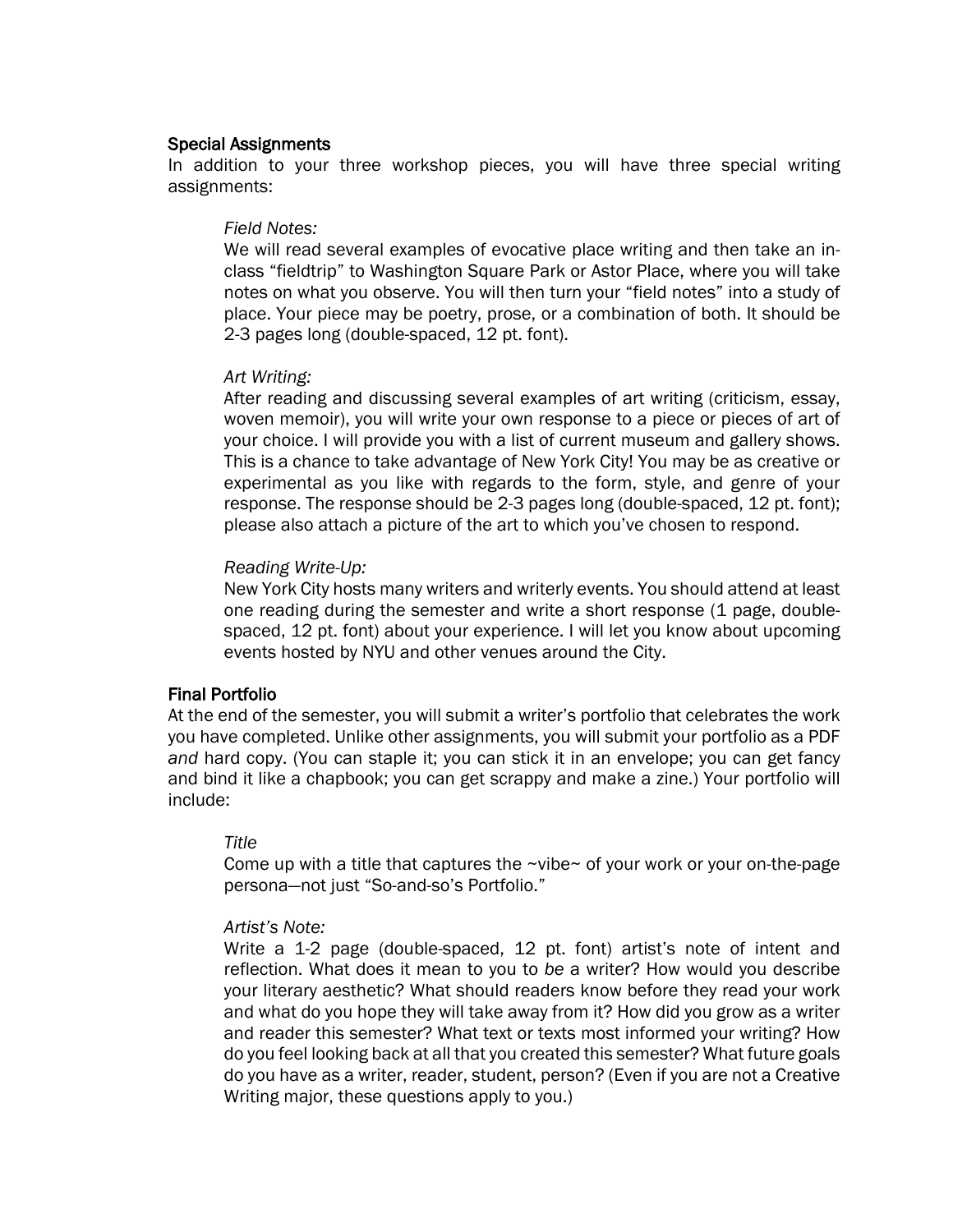*Workshop Pieces:* Include all three original submissions, and substantive revisions of two of them.

*Special Assignments:* Include all three.

*Craft Response:* Include the 1-2 page formal response that you wrote to a reading of your choice.

## Office Hours

Please schedule a meeting with me at least once this semester to discuss your goals as a writer, reader, and human being.

## Grades

15% Participation: This means speaking in class (without dominating the discussion) and completing the readings so you can do so meaningfully. It also means participating in in-class writes (and sharing sometimes).

30% Workshop Submissions: You are not being graded on the subjective quality of your writing, but on effort and willingness to push your own limits as a writer.

**15% Classmate Critiques:** Complete these and be generous with your classmates. They are also taking time to engage with your work.

15% Special Assignments: The field notes and art writing assignments are your big opportunities to experiment; I want to see you take risks on these assignments especially. The reading write-up should be fun; enjoy it! Complete it!

10% Reading Responses (Formal & Informal): Consider these a weekly check-in with me and with yourself. What are you getting from the readings? What are you seeking? 15% Final Portfolio: A summation of what you have accomplished (See above) and something to show off.

### Policies

### Electronics: No.

(If you need tech for accessibility reasons, let me know. I am happy to work with you and/or the Moses Center to make any necessary accommodations.)

# Plagiarism: No.

You will receive a failing grade and be reported to the department and the Associate Dean for Students.

### Attendance: Yes, please!

You are allowed one unexcused absence. After that, you will lose half a grade point per absence. 15 minutes late = half an absence; 30 minutes late = one absence. That said, I understand that you are a person with a life and this class is just one part of that life. If you are having trouble managing assignments, readings, time, or *et cetera*, please see me to discuss your individual needs.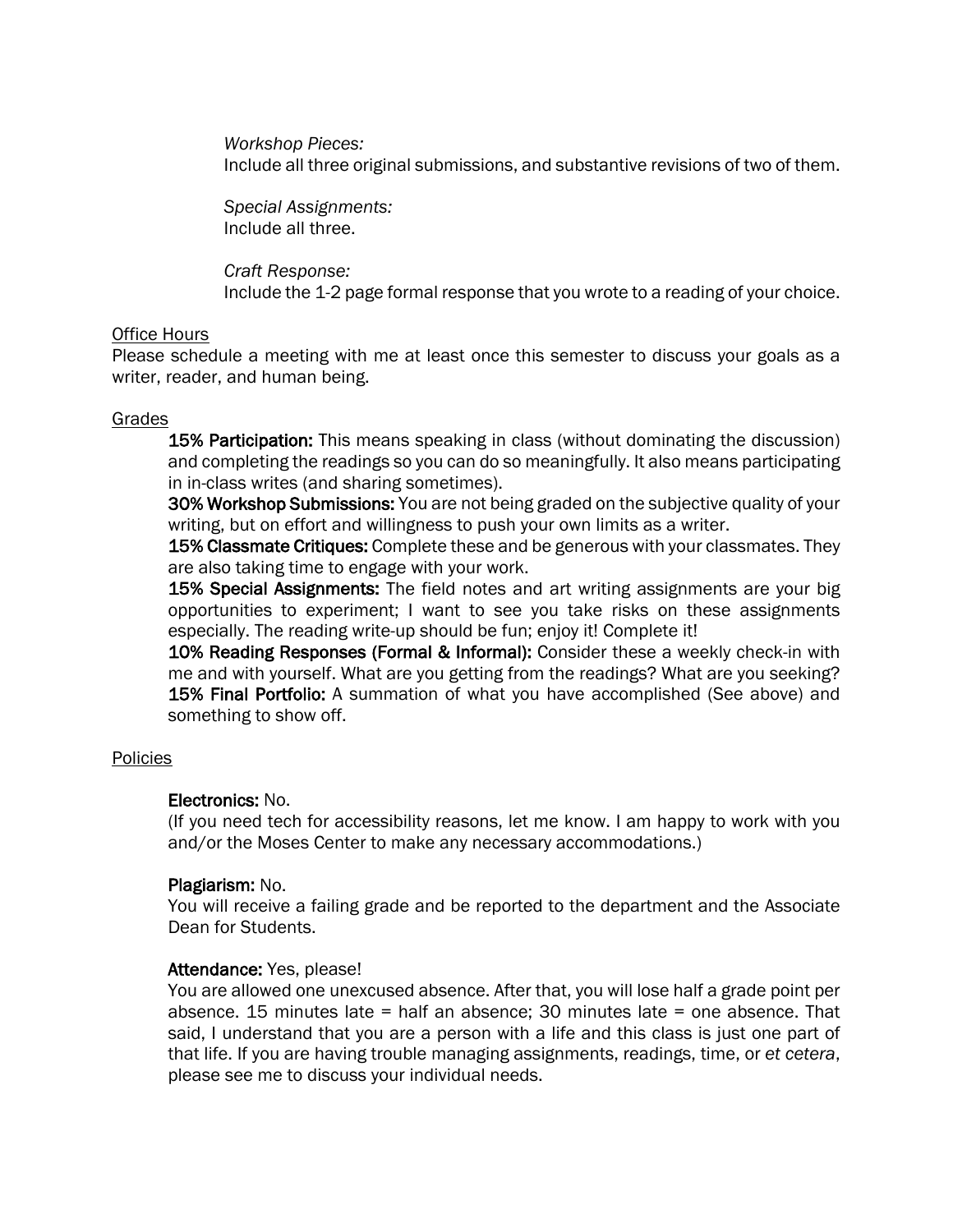# Student Wellness

In this class, you will be sharing both fiction and nonfiction writing with me and your classmates. When it comes to fiction, we assume the speaker is fictional; when it comes to nonfiction, we assume the speaker is more-or-less you. No matter what, sensitive content related to violence, self-harm, suicide, abuse, or severe mental distress will alert my attention. Please send an email putting such content in context prior to workshop. I am available to discuss the challenges of writing about these topics. Much more importantly, if you are looking for someone to talk to, for *any* reason, I can guide you to the NYU Wellness Center.

# Book-Buying

We will read lots of excerpts of lots of things this semester and all will be made available as PDFs. We will read two books in full: *Salvador* by Joan Didion and *Citizen* by Claudia Rankine. We will also refer repeatedly to *Inventory of Losses* by Judith Schalansky and *A Little Book on Form* by Robert Hass. Please let me know if purchasing these books poses any problem for you. \$\$ should never interfere with your full participation in class.

| Wednesday,                 |                                                                                                           |                                                                                                          |  |
|----------------------------|-----------------------------------------------------------------------------------------------------------|----------------------------------------------------------------------------------------------------------|--|
| September 8                | Hello, nice to meet and greet you!<br>Syllabus review, workshop schedule and expectations, in-class write |                                                                                                          |  |
| Monday,<br>September 13    | <b>Writing about Writing</b><br>Readings:                                                                 | Arcade by Gordon Lisch (excerpts)                                                                        |  |
|                            |                                                                                                           | The Situation and the Story by Vivian Gornick (excerpts)                                                 |  |
|                            |                                                                                                           | Ongoingness by Sarah Manguso (excerpts)                                                                  |  |
|                            |                                                                                                           | Essayism by Brian Dillon (excerpts)                                                                      |  |
| Wednesday,                 | <b>Poetry 101</b>                                                                                         |                                                                                                          |  |
| September 15               | Readings:                                                                                                 | "anyone lived in a pretty how town" by E. E. Cummings<br>Anyone Lived in a Pretty How Town short film by |  |
|                            |                                                                                                           | George Lucas                                                                                             |  |
|                            |                                                                                                           | "I'm Nobody! Who are you?" by Emily Dickinson<br>A Poetry Handbook by Mary Oliver (excerpts)             |  |
|                            |                                                                                                           | A Little Book on Form by Robert Haas (excerpts)                                                          |  |
|                            | Group 1 workshop submission due                                                                           |                                                                                                          |  |
| Monday,                    | Voice: "Women Writers,' whatever that means"                                                              |                                                                                                          |  |
| September 20               | Readings:                                                                                                 | "The Boy in Blue" from An Inventory of Losses by Judith<br>Schalansky                                    |  |
|                            |                                                                                                           | "The Only Thing I Envy Men" by Rivka Galchen                                                             |  |
|                            |                                                                                                           | "Toddler-Hunting" by Taeko Kono                                                                          |  |
|                            |                                                                                                           | "Emily Dickinson" by Bianca Stone                                                                        |  |
| Wednesday,<br>September 22 | Group 1 workshop                                                                                          |                                                                                                          |  |
|                            | Group 2 workshop submission due                                                                           |                                                                                                          |  |

# The Plan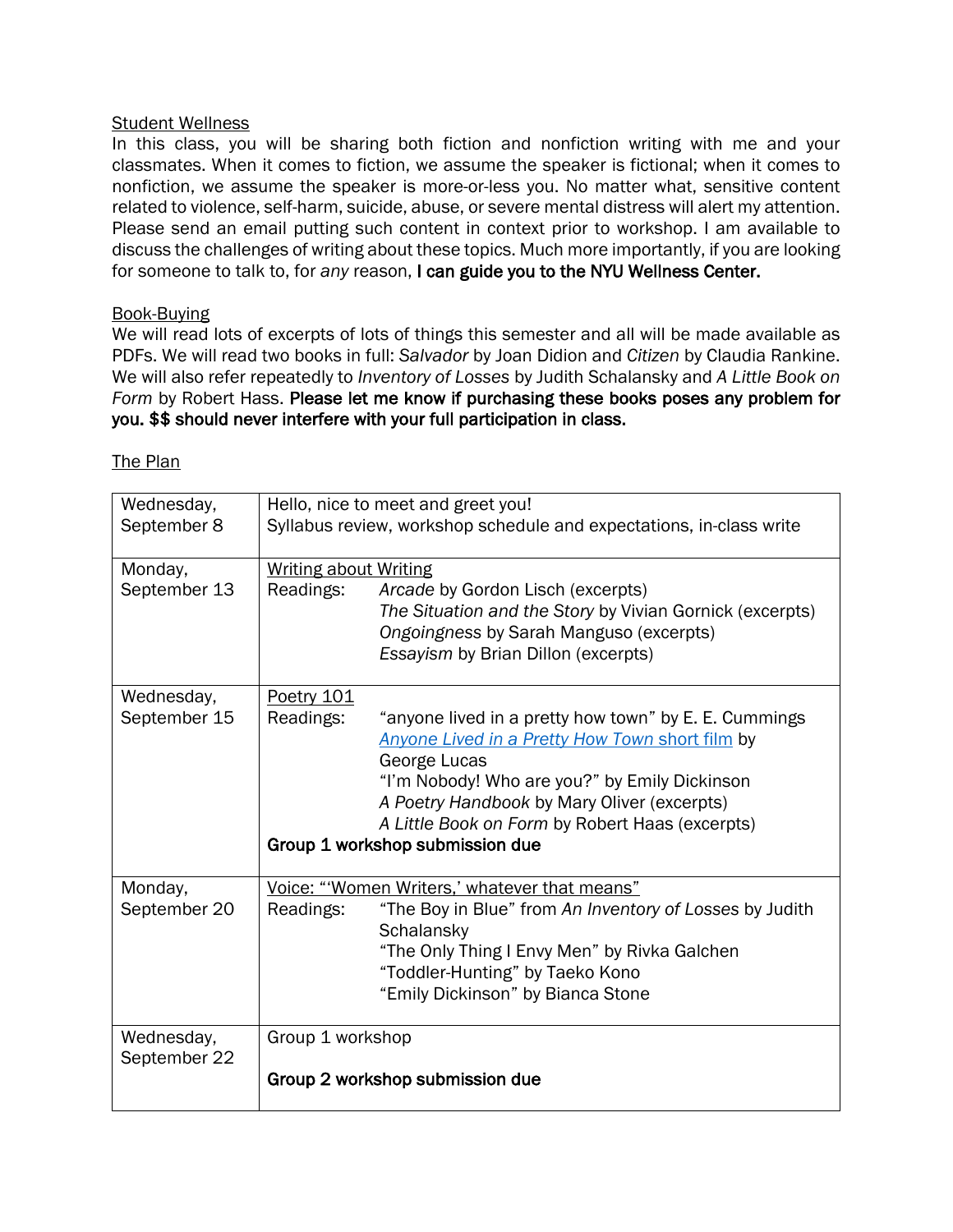| Monday,              | Place: Field Notes                                                |  |
|----------------------|-------------------------------------------------------------------|--|
| September 27         | Readings:<br>Running in the Family by Michael Ondaatje (excerpts) |  |
|                      | The Colossus of New York by Colson Whitehead                      |  |
|                      | (excerpts)                                                        |  |
|                      | Pilgrim at Tinker Creek by Annie Dillard (excerpts)               |  |
|                      |                                                                   |  |
|                      | "Fieldtrip" to Washington Square Park or Astor Place (TBD)        |  |
|                      |                                                                   |  |
| Wednesday,           | Group 2 workshop                                                  |  |
| September 29         |                                                                   |  |
|                      | Group 3 workshop submission due                                   |  |
|                      |                                                                   |  |
| Monday,              | Place: The Outsider's Gaze                                        |  |
| October 4            | Salvador by Joan Didion<br>Readings:                              |  |
|                      | "The Colonel" by Carolyn Forché                                   |  |
|                      | *Special* field notes assignment due                              |  |
|                      |                                                                   |  |
| Wednesday,           | Group 3 workshop                                                  |  |
| October <sub>6</sub> |                                                                   |  |
|                      | Group 4 workshop submission due                                   |  |
|                      |                                                                   |  |
|                      | Monday, October 11                                                |  |
|                      | No class                                                          |  |
|                      |                                                                   |  |
| Tuesday,             | <b>Place: These United States</b>                                 |  |
| October 12           | "An American Poem" by Eileen Myles<br>Readings:                   |  |
|                      | "I, Too" by Langston Hughes                                       |  |
|                      | "dear white america" by Danez Smith                               |  |
|                      |                                                                   |  |
|                      | Citizen by Claudia Rankine                                        |  |
|                      |                                                                   |  |
| Wednesday,           | Group 4 workshop                                                  |  |
| October 13           |                                                                   |  |
|                      | Group 1 workshop submission due                                   |  |
|                      |                                                                   |  |
| Monday,              | <b>Scene-Setting &amp; Imaginative Histories</b>                  |  |
| October 18           | "Prologue" from Underworld by Don DeLillo<br>Readings:            |  |
|                      |                                                                   |  |
| Wednesday,           | Group 1 workshop                                                  |  |
| October 20           |                                                                   |  |
|                      | Group 2 workshop submission due                                   |  |
|                      |                                                                   |  |
| Monday,              | <b>Speculation &amp; Memory</b>                                   |  |
| October 25           | "No Name Woman" from The Woman Warrior by Maxine<br>Readings:     |  |
|                      | Hong Kingston                                                     |  |
|                      | "Questions We Asked for the Girls Turned to Limbs" by             |  |
|                      | Chloe N. Clark                                                    |  |
|                      |                                                                   |  |
| Wednesday,           | Group 2 workshop                                                  |  |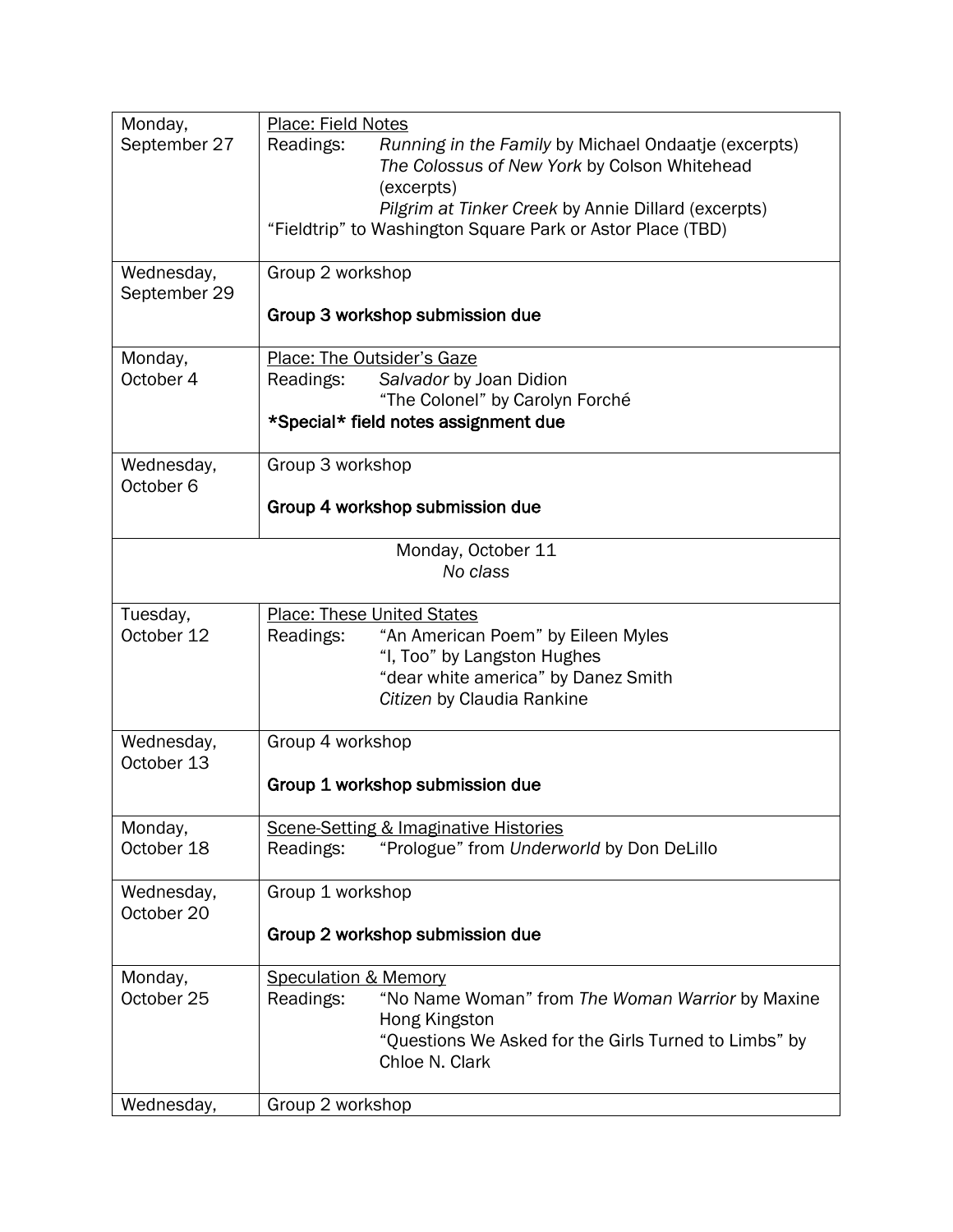| October 27                | Group 3 workshop submission due                                                                                       |  |  |
|---------------------------|-----------------------------------------------------------------------------------------------------------------------|--|--|
| Monday,                   | Free Verse Poetry: Society, Obscenity & the Self                                                                      |  |  |
| November 1                | "Song of Myself" by Walt Whitman<br>Readings:                                                                         |  |  |
|                           | "Howl" by Allen Ginsberg                                                                                              |  |  |
| Wednesday,                | Group 3 workshop                                                                                                      |  |  |
| November 3                |                                                                                                                       |  |  |
|                           | Group 4 workshop submission due                                                                                       |  |  |
| Monday,                   | Avant-Garde Poetry, the Literary Enfant Terrible, & Writing Against the                                               |  |  |
| November 8                | <b>Colonial Canon</b>                                                                                                 |  |  |
|                           | Readings:<br>Selected poems by Roberto Bolaño                                                                         |  |  |
|                           | Selected poems by Elias Petropoulos                                                                                   |  |  |
|                           | Selections from Antipoems: How to Look Better & Feel<br>Great by Nicanor Parra                                        |  |  |
|                           | Selected poems by members of the Hungry Generation                                                                    |  |  |
|                           | (Kolkata, India; 1960s)                                                                                               |  |  |
|                           |                                                                                                                       |  |  |
| Wednesday,<br>November 10 | Group 4 workshop                                                                                                      |  |  |
|                           | Group 1 workshop submission due                                                                                       |  |  |
|                           |                                                                                                                       |  |  |
| Monday,<br>November 15    | What Do We Talk About When We Talk About Love?<br>Readings:<br>"The Love Songs of Sappho" from An Inventory of Losses |  |  |
|                           | by Judith Schalansky                                                                                                  |  |  |
|                           | Selected poems and fragments by Sappho                                                                                |  |  |
|                           | "Untitled (One Day, This Kid)" by David Wojnarowicz                                                                   |  |  |
|                           | "summer, somewhere" by Danez Smith                                                                                    |  |  |
|                           | "The Cinnamon Peeler" from Running in the Family by                                                                   |  |  |
|                           | Michael Ondaatje                                                                                                      |  |  |
|                           | Selected poems by Pablo Neruda<br>"Mad Girl's Love Song" and "You're" by Sylvia Plath                                 |  |  |
|                           | all about love by bell hooks [Supplemental text]                                                                      |  |  |
|                           |                                                                                                                       |  |  |
| Wednesday,<br>November 17 | Group 1 workshop                                                                                                      |  |  |
|                           | Group 2 workshop submission due                                                                                       |  |  |
|                           |                                                                                                                       |  |  |
| Monday,                   | Art Writing: To Each, Their Own                                                                                       |  |  |
| November 22               | Readings:<br>Funny Weather by Olivia Laing (excerpts)                                                                 |  |  |
|                           | White Girls by Hilton Als (excerpts)                                                                                  |  |  |
|                           | 97,196 Words by Emmanuel Carrère (excerpts)                                                                           |  |  |
|                           | "How I Spent My Summer Vacation" by Philip Leider<br>The White Dress by Nathalie Léger (excerpts)                     |  |  |
|                           |                                                                                                                       |  |  |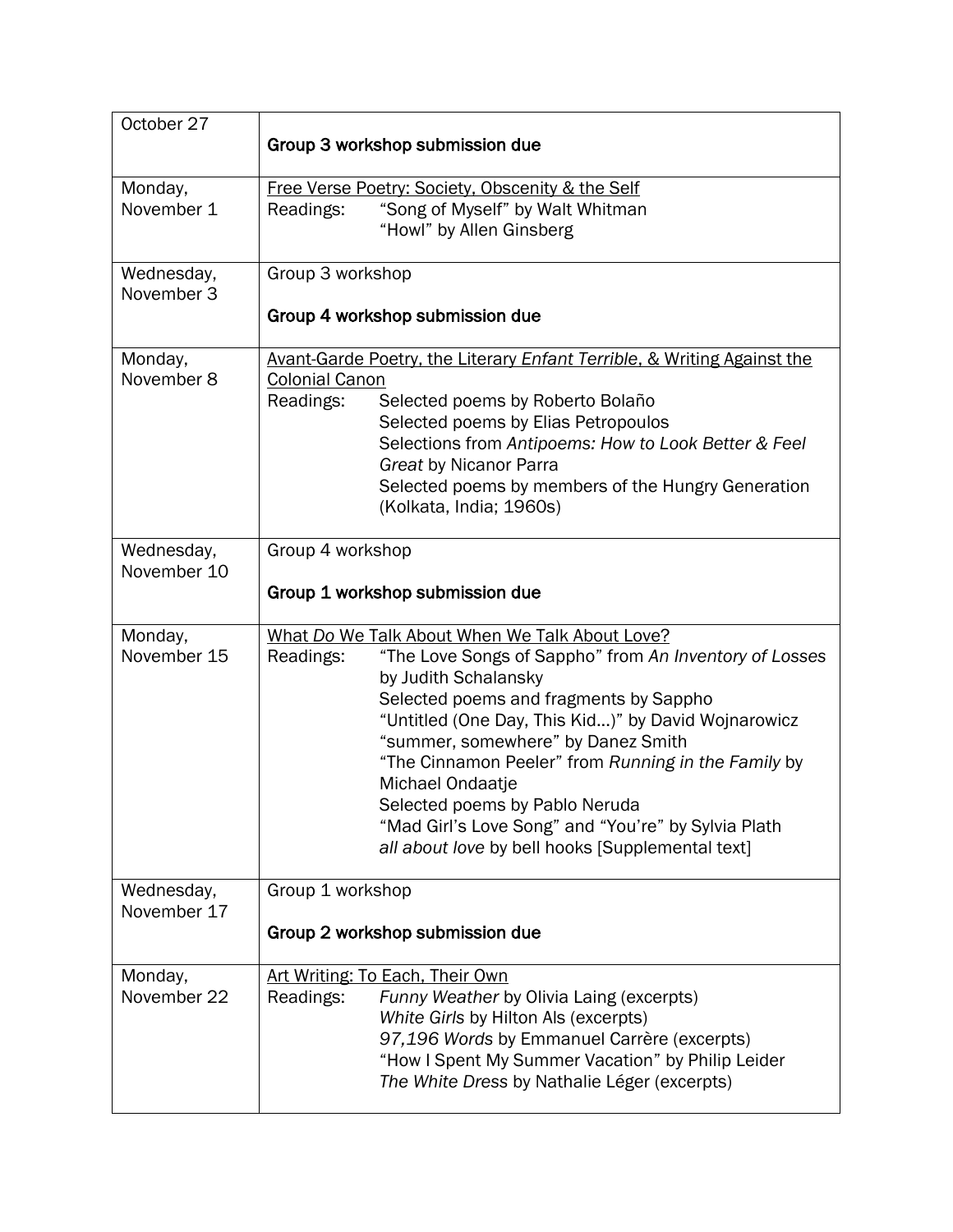| Wednesday,<br>November 24                                         | Group 2 workshop<br>Group 3 workshop submission due                                                                                                                                                                                                                                                                                                                                                                                                                                                  |  |
|-------------------------------------------------------------------|------------------------------------------------------------------------------------------------------------------------------------------------------------------------------------------------------------------------------------------------------------------------------------------------------------------------------------------------------------------------------------------------------------------------------------------------------------------------------------------------------|--|
| Thursday & Friday, November 25 & 26<br><b>Thanksgiving Recess</b> |                                                                                                                                                                                                                                                                                                                                                                                                                                                                                                      |  |
| Monday,<br>November 29                                            | "Tell A Dream, Lose A Reader," Allegory & Surrealism<br>"House Taken Over" by Julio Cortázar<br>Readings:<br>Selected poems and stories by Jorge Luis Borges<br>"The Daughters of the Moon" by Italo Calvino<br>"The Autumn of the Patriarch" by Gabriel García Márquez<br>[Supplemental text]<br>*Special* art writing assignment due                                                                                                                                                               |  |
| Wednesday,<br>December 1                                          | Group 3 workshop<br>Group 4 workshop submission due                                                                                                                                                                                                                                                                                                                                                                                                                                                  |  |
| Monday,<br>December 6                                             | The Body, Illness, Death, Sex, Elegy<br>Readings:<br>"The Pain Scale" by Eula Biss<br>AIDS & Its Metaphors by Susan Sontag (excerpts)<br>Selected poems by Danez Smith<br>To the Friend Who Did Not Save My Life by Hervé Guibert<br>(excerpts)<br>Selected poems from Love Alone: 18 Elegies for Rog by<br><b>Paul Monette</b><br>"In Time of Plague" by John McIntyre; and referenced<br>poems, including "My Death" by Tim Dlugos, "Lament" by<br>Thom Gunn, and "Self-Help" by Charles Bernstein |  |
| Wednesday,<br>December 8                                          | Group 4 workshop                                                                                                                                                                                                                                                                                                                                                                                                                                                                                     |  |
| Monday,<br>December 13                                            | Writers & Solitude<br>"Stranger in the Village" by James Baldwin<br>Readings:<br>"Guericke's Unicorn" from An Inventory of Losses by<br><b>Judith Schalansky</b><br>"A Room of One's Own" by Virginia Woolf [Supplemental<br>text]                                                                                                                                                                                                                                                                   |  |
| Tuesday,<br>December 14<br>Final class                            | <b>Fancy &amp; Frivolity</b><br>Readings:<br>The Decameron by Giovanni Boccaccio (excerpts)<br>The Pillow Book by Sei Shōnagon (excerpts)<br>In-class group writing exercise re: small pleasures                                                                                                                                                                                                                                                                                                     |  |